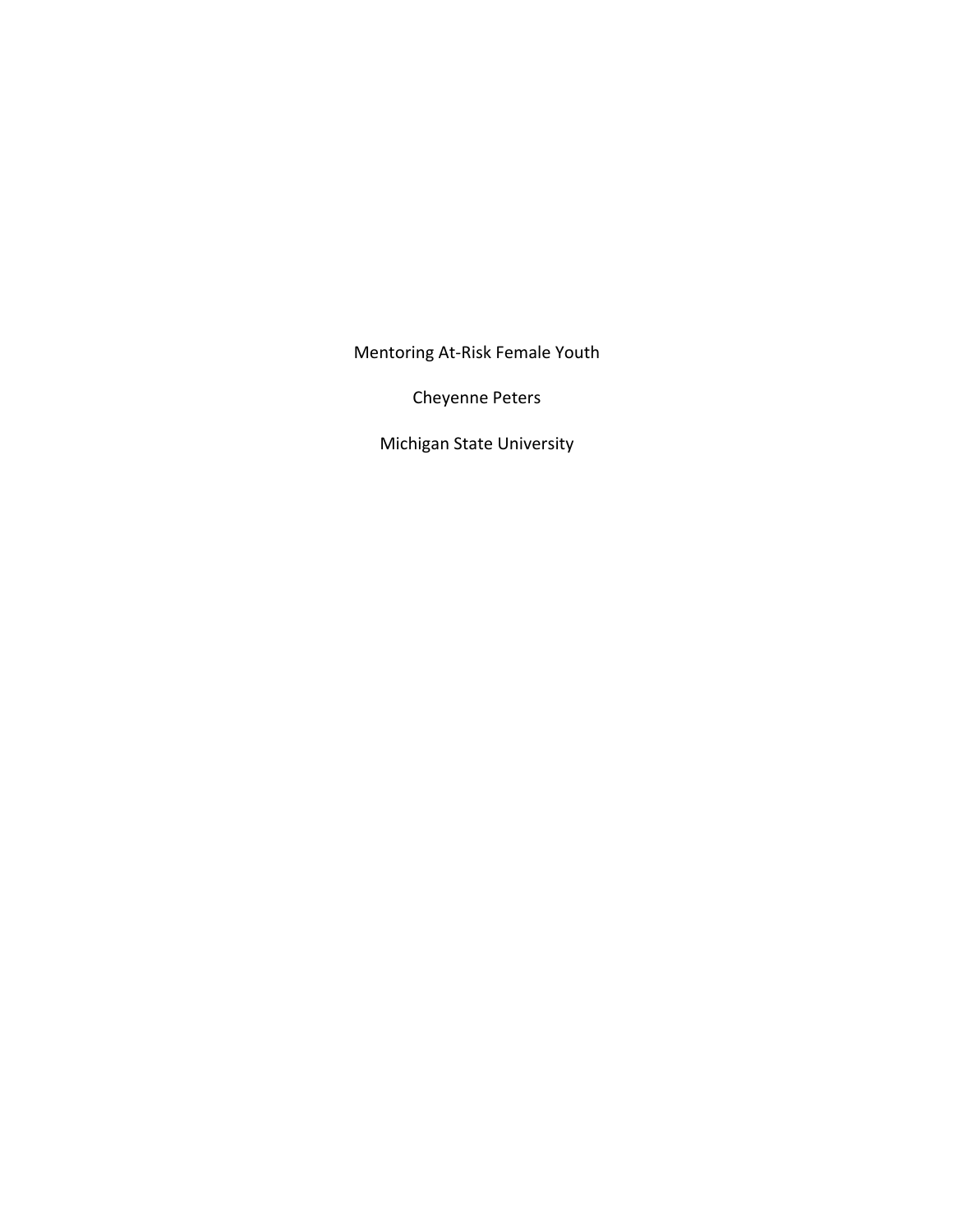### **Mentoring At-Risk Female Youth**

Adolescent girls have it pretty rough. As they blossom from a child to young woman, they go through many changes. They must navigate from elementary to middle school and then middle school to high school. They learn how to adjust to the hormonal changes a woman's body goes through as they go through puberty. They learn to navigate social cliques and make new friends. They also grow up in a society that tells them how they should look, dress, act, and feel. Going through this time is easier when you have someone to look up, to learn on for support, and someone to guide you. Navigating through this journey becomes even more complicated if you are a female of color, or grow up in poverty, or come from a single parent home. These at-risk female students need more guidance as they go through this journey. Mentoring has been proven to be effective for youth in general. I was curious about what mentoring looked like for at-risk female youth, since I wanted to begin mentoring at my current high school. What impact does mentoring have on at-risk female students?

# **Human Capital & Social Capital**

The purpose of mentoring is to help guide, and sometimes steer, a younger generation along the path of success. Whether this is through community based or school based mentoring, the goal has remained the same: provide the mentee with the tools they need to be successful. At the core of mentoring is to increase the mentee's human and social capital. Human capital is defined as the enhancing of one's abilities, through education or training (Quarles, Maldonado, & Lacey, 2005). Mentoring programs aim to equip those in the program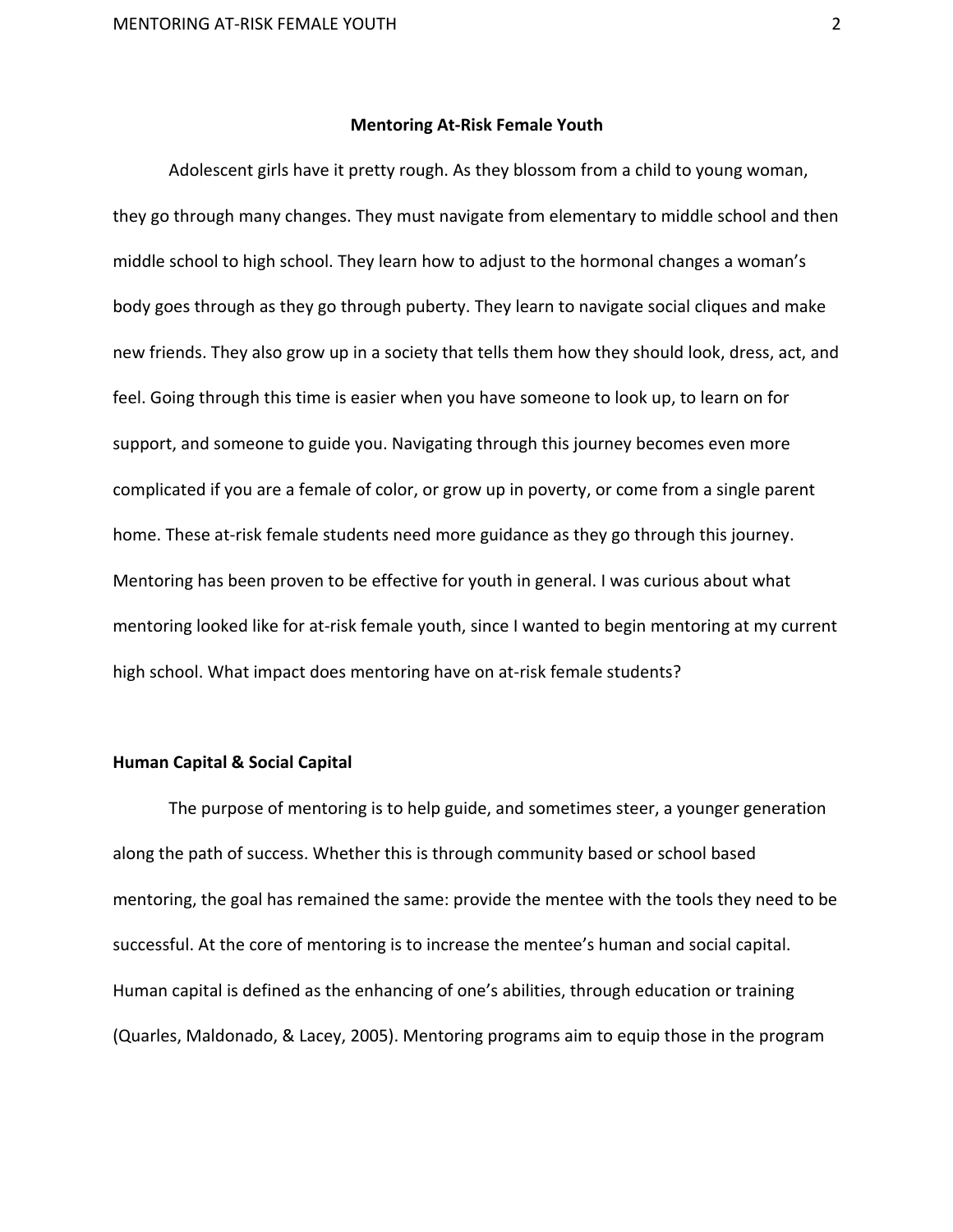with the tools for success. This is done by some sort of teaching, whether it be formal or informal.

Human capital usually goes hand in hand with social capital. Often because the idea was then expanded to include the social and interpersonal skills development (Quarles et al., 2005). The way one must be taught how to ride a bike, for instance, it is the same way one must learn social skills, such as how to communicate with others. Social capital is defined as "a variety of different entities that facilitate action, including the interactions of individuals, the sharing of resources, and the combining of resources which make possible the achievement of certain ends that would not be possible in its absence" (Quarles et al., 2005, p.3). Thus, social capital is directly related to human capital. Who you know matters. Human capital is tied to social capital because the more your social capital grows, the more your human capital grows, and vice versa. In today's society, it is not always about what you know, but who you know. Having access to people from various walks of life makes an impact on one's life. That person can open the door to many opportunities. The relationships you build with people can determine if you receive a particular opportunity or not. Thus, one can enhance their skills via new training and/or educational opportunities. Mentoring allows the mentor to teach the mentee how to navigate through society. They help their mentee hone their social skills, increasing their social capital, thus enhancing their human capital.

#### **Importance of Human and Social Capital**

The importance of the role of social and human capital in mentoring is to increase opportunities for mentee and expand their horizons. However, most inner city youth do not get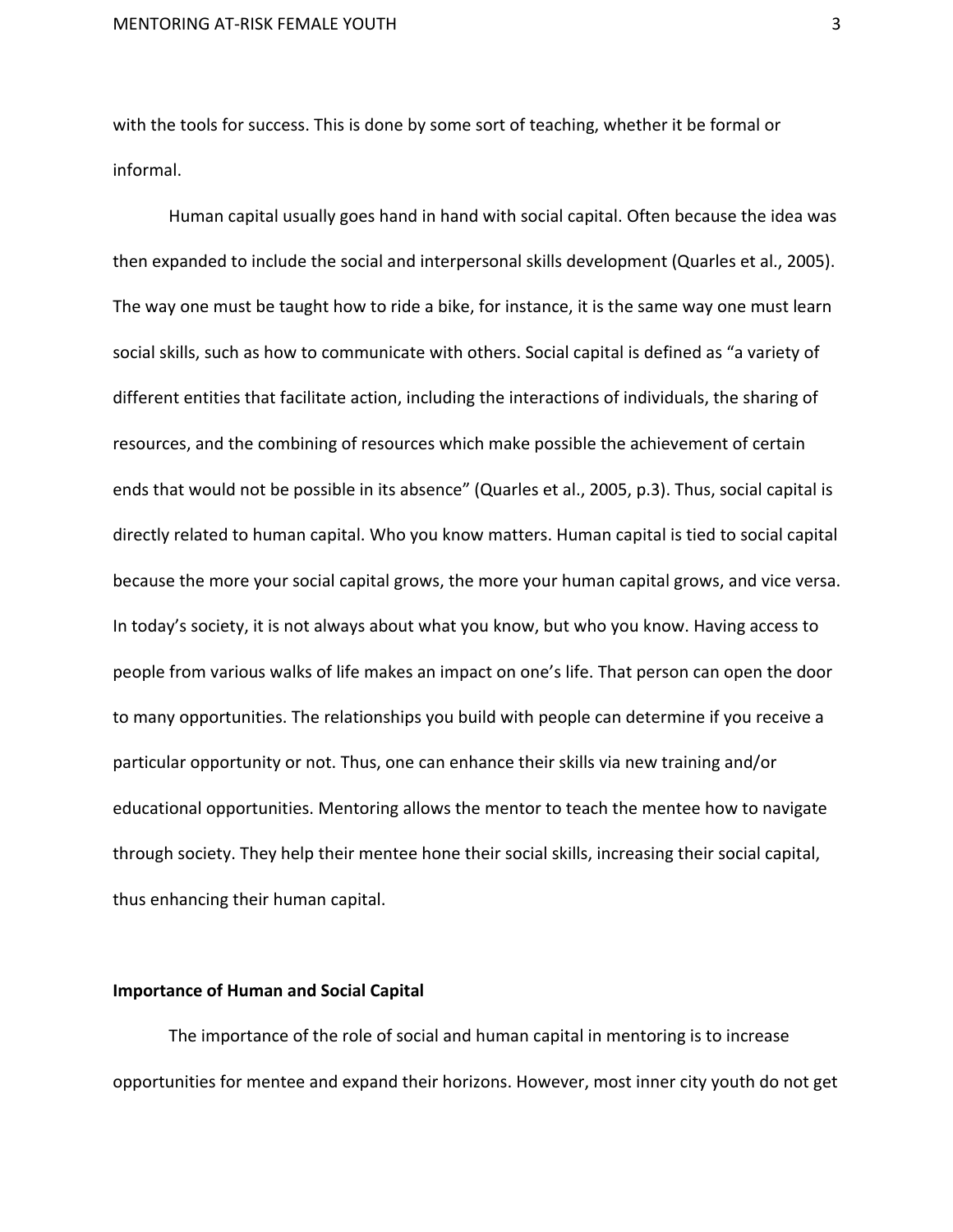to see outside of their neighborhood. "But youth growing up in conditions of concentrated poverty...have little opportunity to see futures other than the delimited or destructive ones they encounter every day (McLaughlin, 2018, p.143). They don't have the chance to travel the world, interact with doctors and lawyers, or see people who look like them who are successful. They are limited to the adults they have within their community. Not all of these adults are a positive influence, but also not all of these adults know how to help the youth reach the goals that they have. They can't be resources to the youth or aid and encourage them along their journey to success. "'Having opportunities to really be exposed to possibilities and having adults who really believe in you-that has power and potential to change thing" (McLaughlin, 2018, p.145-146). It gives mentees hope. It allows them to see it is possible to reach their goals and dreams. They also have someone to look up to and reach out to who can guide them on their journey. No one reaches success on their own. Even if they don't get to see anyone within their community who has reached the success they wish to achieve, the mentor allows them to increase their human and social capital. Thus, this can open doors for them to meet someone who can expand their horizons past what they can see. In *You Can't Be What You Can't See*, the impact Community Youth Creative Learning Experience (CYCLE) had on youth in the Cabrini Green neighborhood. "The aim of the [CYCLE] staff was to provide images of a successful adult, an involved parent, an engaged community member that were not abstractions, that weren't only 'what you see on television' but, instead, were part of their lived experience" (McLaughlin,  $2018***$ ). This is the goal of mentoring programs; to provide a world perspective to youth so they can see outside of the neighborhood.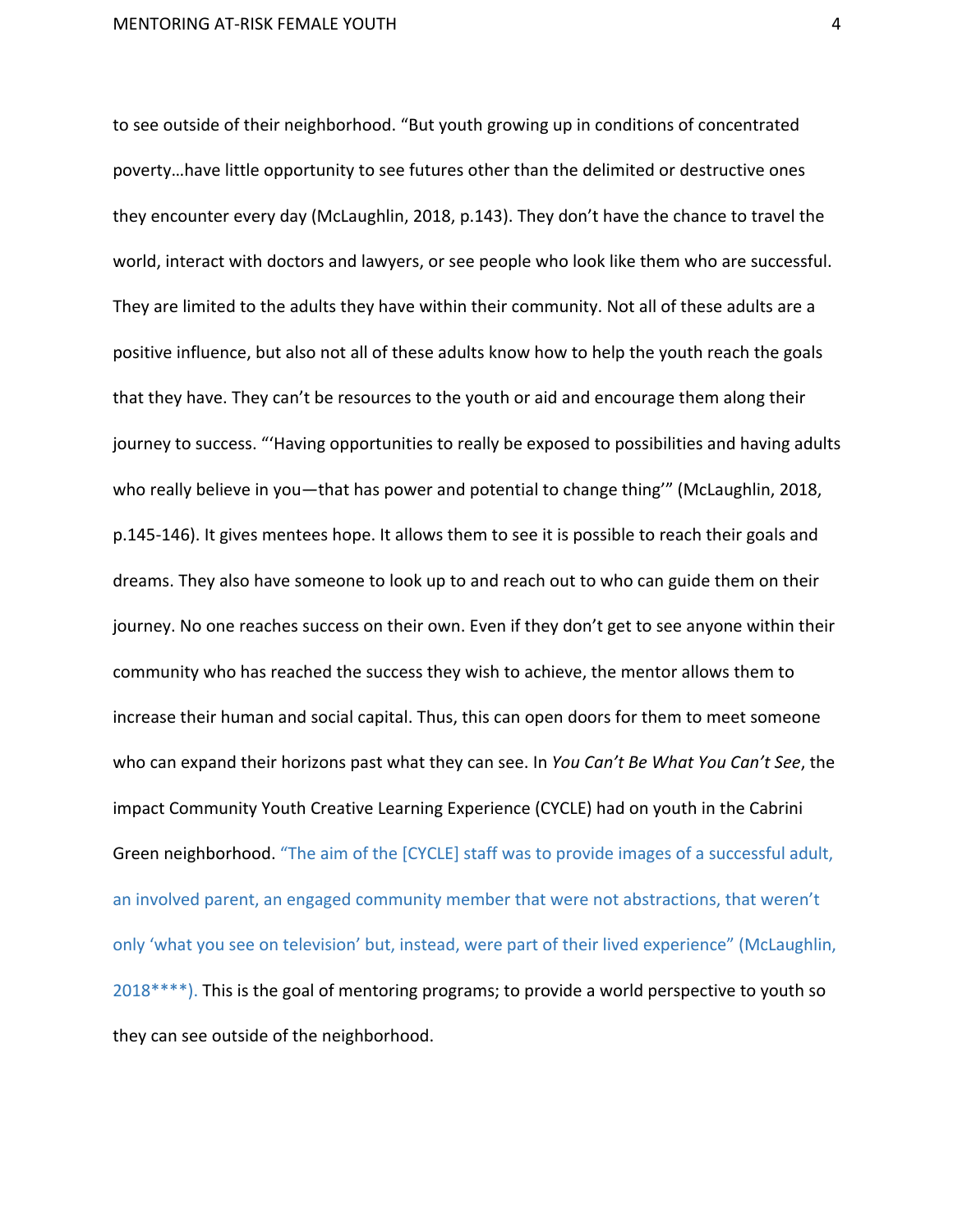# **Impact on Urban Youth**

The increase in human and social capital allows for mentees to experience opportunities they wouldn't have otherwise. For example, they can increase their human capital in ways that will impact their career choice. Mentees get to see beyond their community. At risk youth have the opportunity to interact with doctors, lawyers, nurses, engineers, entrepreneurs, and even more because of the relationship they have with their mentors. Mentors usually know someone directly or indirectly that they can connect their mentor with. Thus, the mentee's horizon is broadened to include career choices they thought were impossible. For at risk youth, this also includes them seeing someone who looks like them in the field they wish to go in. By seeing someone who looks like them, doing exactly what they aspire to achieve, it encourages and inspires them to reach their goals. These interactions can also be life changing. The mentee's world is opened up to new relationships, job and internship opportunities, and to travel the country and the world. For anyone, especially at risk youth, this is life changing. For those who dream of making it out of their city, this helps fuel this goal.

According to Maldonado, Quarles, & Lacey, from their research, an increase in both human and social capital is linked to self-efficacy (2008). Self-efficacy is the belief that one has the ability to accomplish their goals. Without the internal motivation of self-efficacy, these goals cannot become a reality. The drive of self-efficacy is more powerful than motivation alone. It is the realization that one can achieve, thus you already see yourself as having accomplished your goal. Thus, the ability to follow the path to reach this goal isn't a deterrent. Social and human capital allow the mentee to build self-efficacy as they are guided along their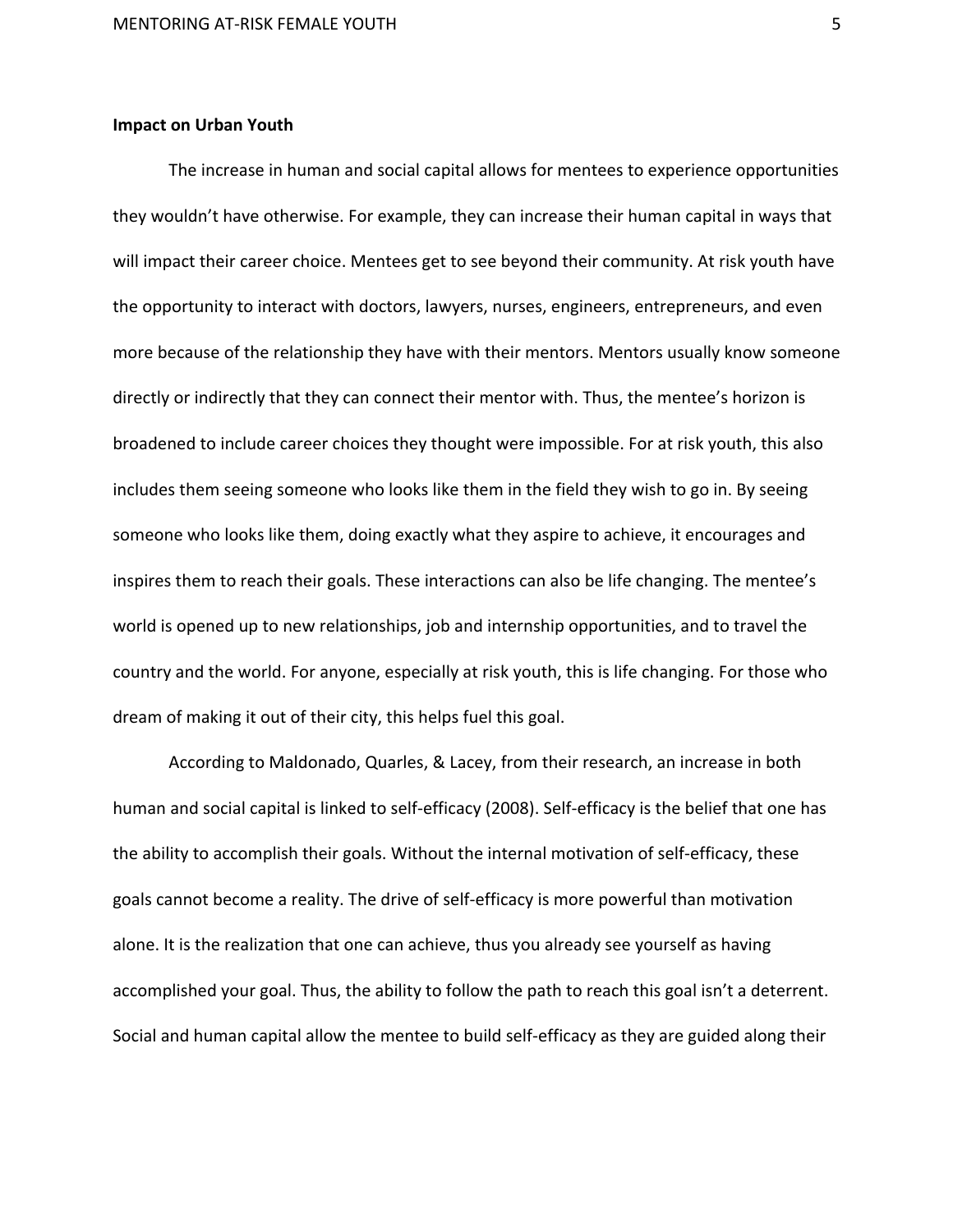path. The increase in both human and social capital opens doors for then they once thought were closed.

Since self-efficacy is a social construct, determined by each person, relationships impact one's perception of their own self-efficacy (Maldonado et al., 2008). The relationship the mentee and mentor have is very important. When done correctly, it can change the mentee's life forever. Positive relationship established through mentoring allow the mentee to build a positive self-efficacy. When this happens, the mentee can actually believe the sky is the limit. For at risk youth, this is important. "Having to deal with hardships has often been shown to diminish self-efficacy" (Maldonado et al., 2008, p.227). They are used to being a sold a dream that is far from their grasp. They begin to believe they cannot amount to more than their situation(s). Their reality gets distorted by the negative life circumstances. Mentoring allows these dreams to become fully attainable and within their reach. The narrative changes from "if" to "when."

"Self-effective adolescents have high expectations and self-confidence" (Maldonado et al., 2008, p.229). Adolescents who are self-effective believe in themselves. They are confident they can do and be anything they set their mind to. This is an important takeaway of the benefits a mentoring program. Mentees need to feel and believe they can take on the world once they exit the program. For at risk youth, this means they need to be able to see themselves outside of their environment being successful. They can confidently reach towards those opportunities they never thought were possible. They truly believe the world is their oyster, because they have been given a fighting chance. This by no means all of their obstacles have been removed. However, they are confident and believe in themselves to accomplish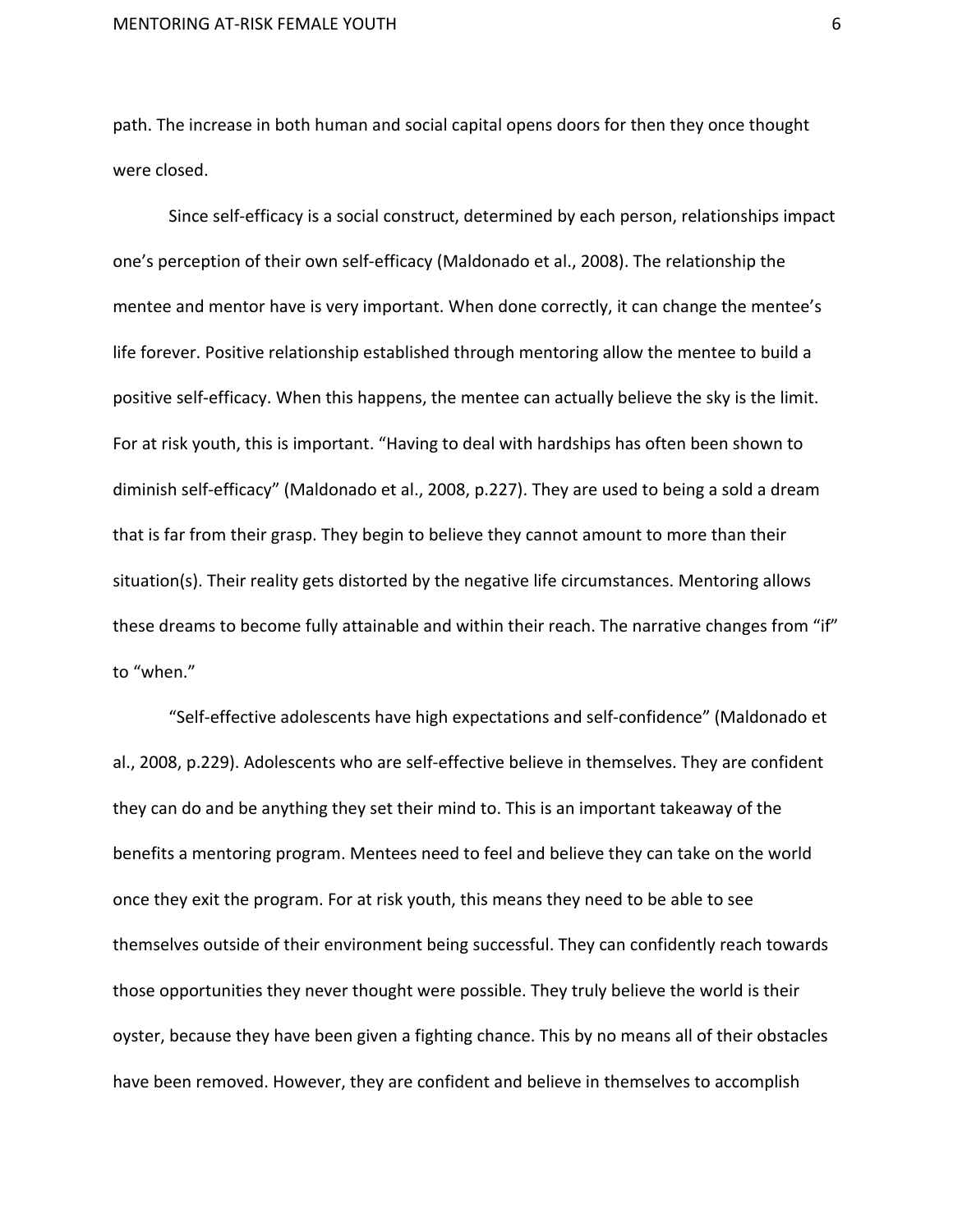whatever goal they set their mind to. Without this level of confidence and motivation to drive them, their chances of being successful decreases. "The building of self-efficacy was indicated by the mentees' expressed statements of enhanced confidence and their ability to develop and execute plans which were reinforced by their [mentors]. ... Their possible future selves were linked to their feelings of self-efficacy and defined career aspirations" (Maldonado et al., 2008, p.231-232). 

It is important for at risk girls to build their self-efficacy and confidence. Society tries to tell girls who they can be and what box they need to fit into. Girls need to know that they can go against the grain of what society says they can do, who they can be, and what level of success they can reach. Women are breaking barriers every day, paving the way for the next generation of girls. Not just girls, but especially at risk girls, need to see women achieving. Mentoring adds to that layer because now they get to interact with those successful women. They learn from these successful women while defining their possible selves. "The concept of 'possible selves' has been defined as a conceptual link between cognition and motivation. It represents a person construct of what one might become, what one would like to become, and what one is afraid of becoming" (Maldonado et al., 2008, p.225). At risk girls need to have positive role models so they can envision themselves at their best possible self. Mentoring programs provide them with those mentors who encourage them to become this version. They encourage them through guidance and support, even when the mentee makes a mistakes. When confidence, self-efficacy, and positive possible self is combined, it increases the mentee's self-worth. The role the mentor has on the mentee's life is to not only build that relationship with the mentee to increase their social and human capital, but also to help promote these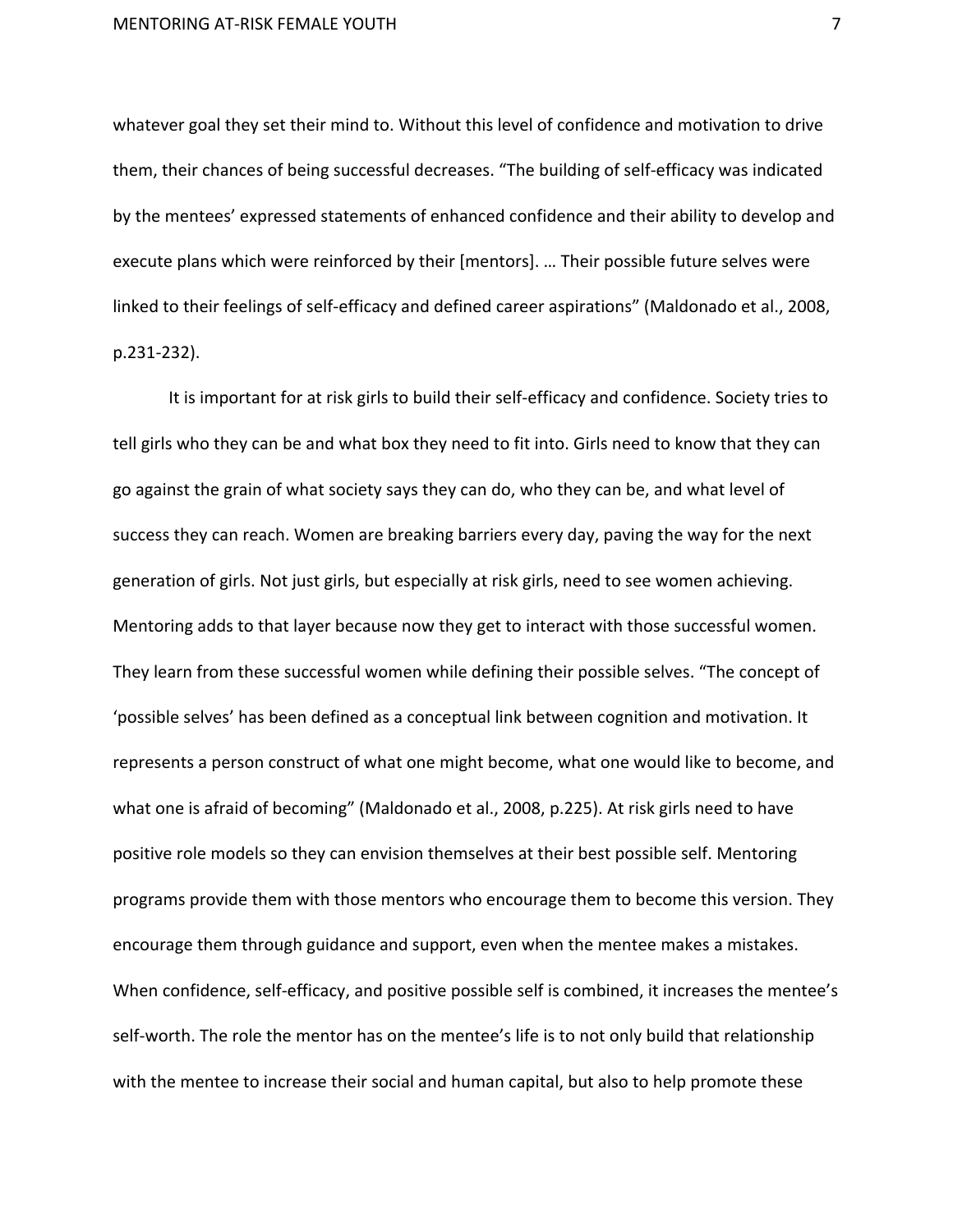positive aspects of the mentee. Increasing the mentee's self-worth has a huge impact on their life not only academically, but also personally. Mentors need encourage and praise their mentee along their journey. "Improvements in adolescents' sense of self-worth could be understood as an internalization of their mentors' positive appraisals of them" (Rhodes, 2009, p.41). They help them build resilience. This skill is not necessarily taught, but is honed through conversations between the mentee and mentor. All of these skills allow the mentee to be able to see themselves in the best possible light and with the future they have always dreamed of. This is so important for at risk female students. If they can't see themselves in a certain role, they won't become it. When at risk female students are equip with all the tools necessary to become these strong and confident young women, they can become unstoppable. No roadblock or obstacle will stand in their way. They break the status quo of what a young woman is "supposed to be" and allows for diversity in areas where women weren't seen before.

# **Positive Impact**

Whether through a community based program or a school based program, mentors play an important role for the mentee. They help build upon and improve skills that mentees need to become their best possible self. "[Rhodes] have concluded that mentors can influence their protégé development in three important ways: by enhancing social skills and emotional wellbeing, by improving cognitive skills through dialogue and listening, [and] by serving as a role model and advocate" (Rhodes, 2009, p.35). According to Rhodes, they not only improve their cognitive skills, but also serve as their advocate. Mentors speaks up for their mentees and help provide them with these life changing opportunities.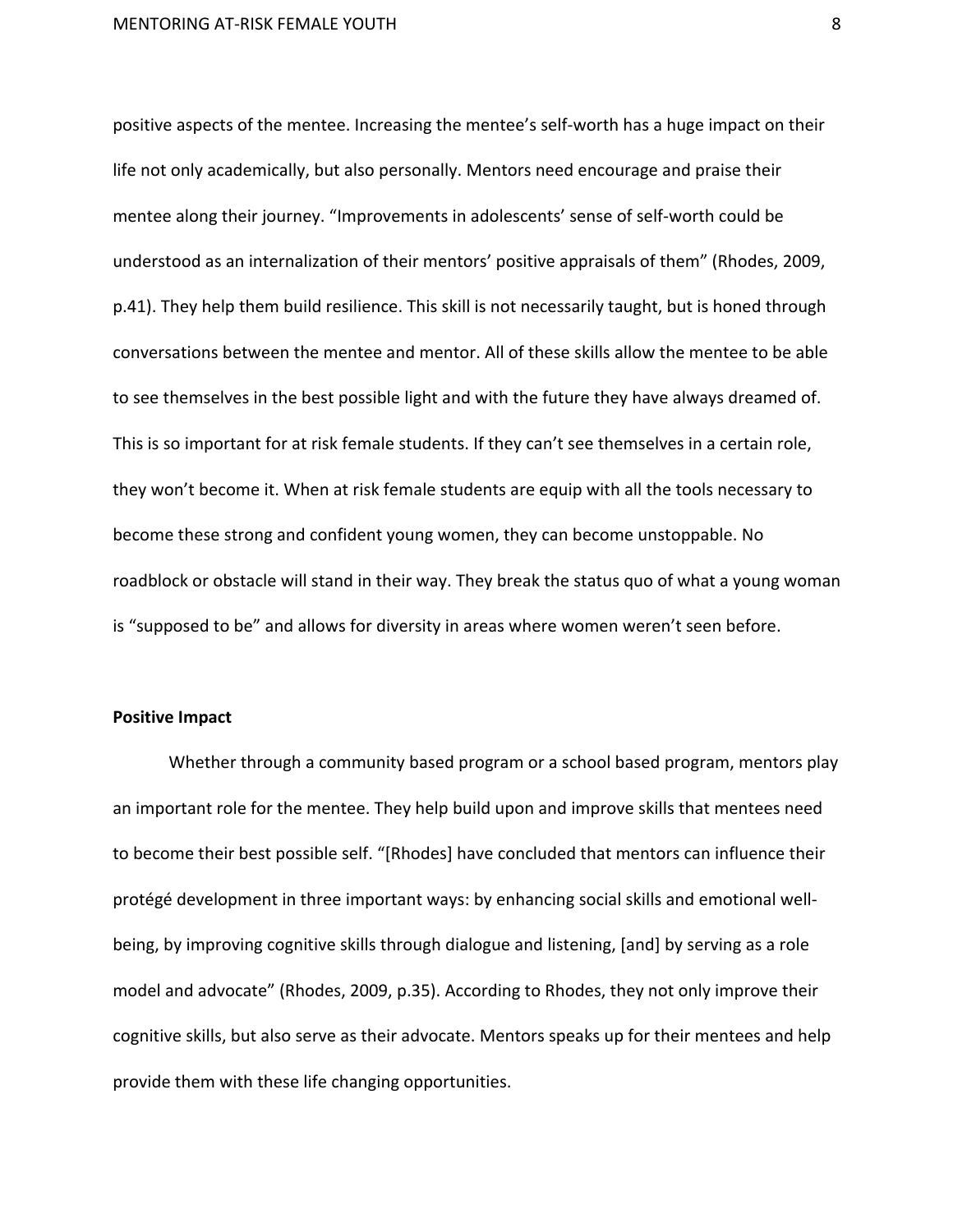The measurement of the impact is dependent on how committed the mentor is to the mentee and also the structure of the mentoring program. Programs that incorporate one-onone mentoring with group mentoring have a higher impact on at risk female students (Quarles et al., 2005). Mentees get to interact with not only their personal mentor, but also with the other mentors in the program. They get to build human and social capital with others, instead of just their personal mentor. Also, when the program lasts longer than a year, the positive influence tends to have lasting results. The mentee and mentor get to build a genuine relationship. 

Looking at the figure from Quarles et al. (2005) below, it shows the four major themes that an effective mentoring programs has that leads to a positive impact on mentees.



Figure 1. Structural Description of the Mentee Major Themes

The next four figures, also from Quarles et al. (2005), show the characteristics that are needed for each of the major themes to have a lasting impact.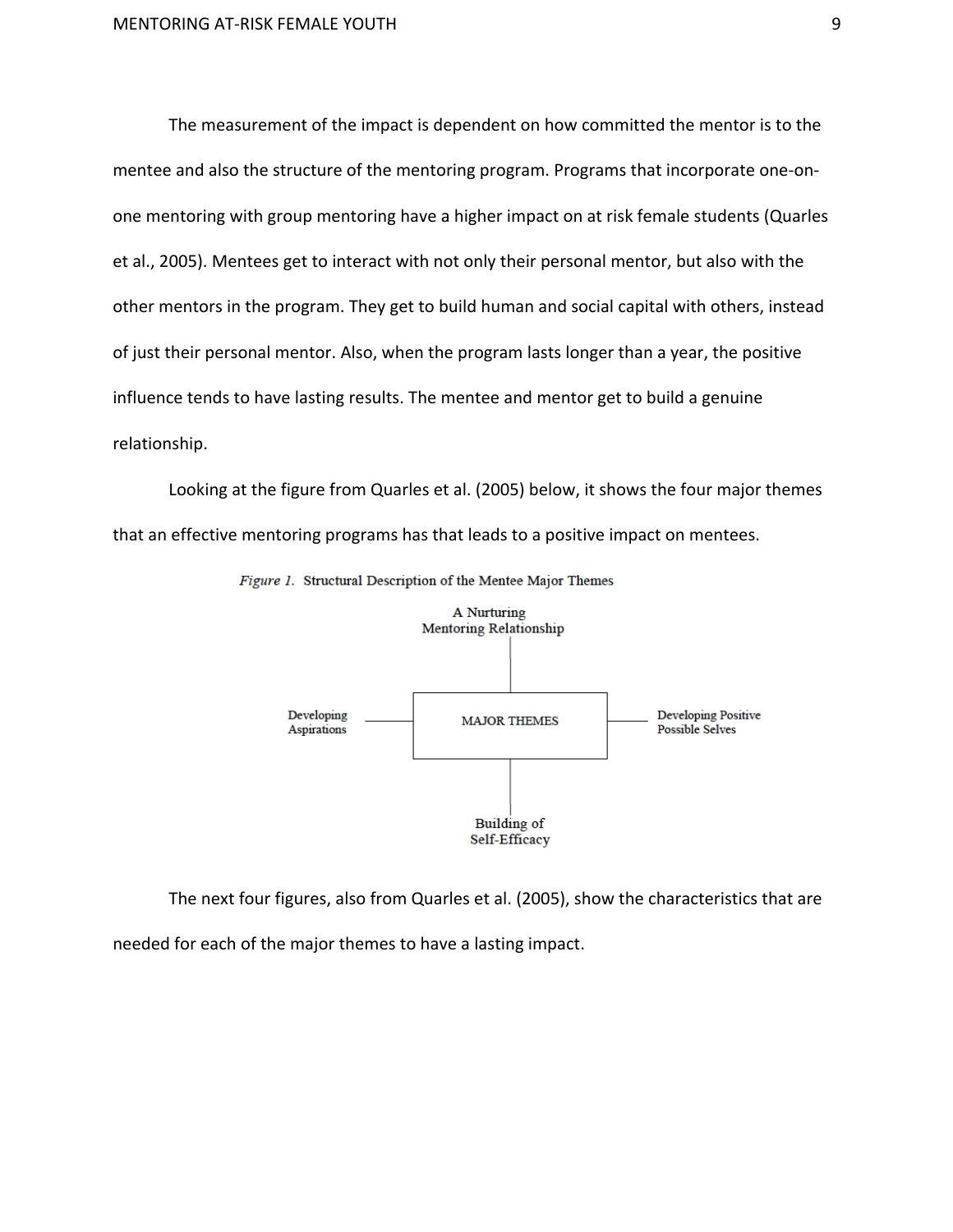

Figure 2. Structural Description of Mentee Major Theme 1: A Nurturing Mentoring

#### Figure 3. Structural Description of Mentee Major Theme 2: Building of Self-Efficacy

Figure 4. Structural Description of Mentee Major Theme 3: Developing Aspirations



# **Conclusion**

The impact mentoring has on at risk female youth is it build them up so they can live their full potential. It gives the mentees the social and human capital, the confidence they need while building their self-efficacy and positive possible self. This question can be researched even more deeply to see how the structure of mentoring has an impact on at-risk girls, whether community based or school based mentoring has a greater impact, and explore more deeply the characteristics of the major themes as to how they make an influential impact on the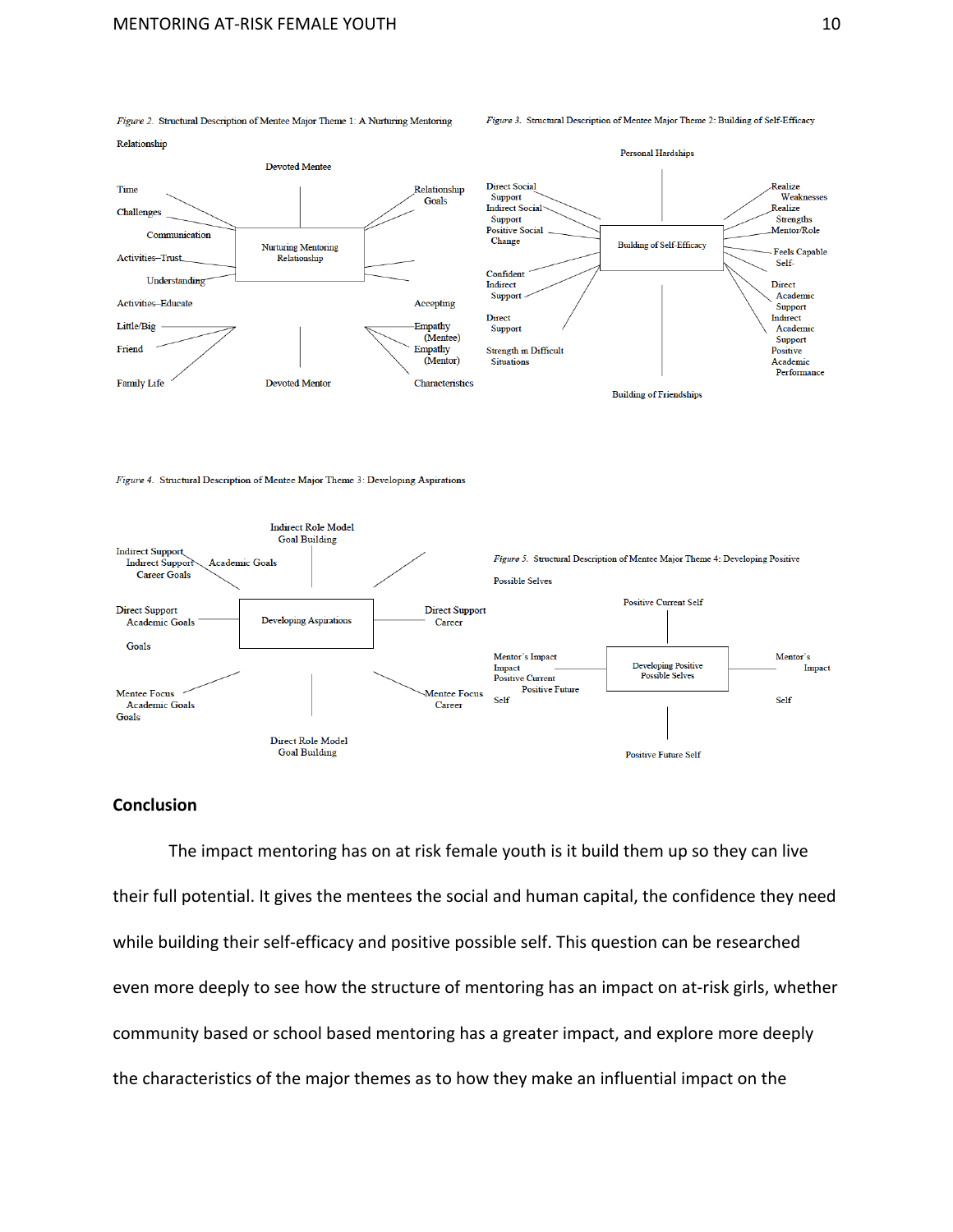mentee. There are so many positive aspects as to the impact that mentoring has on at-risk youth. This research has me confident that the mentoring program I wish to implement will be great for my students.